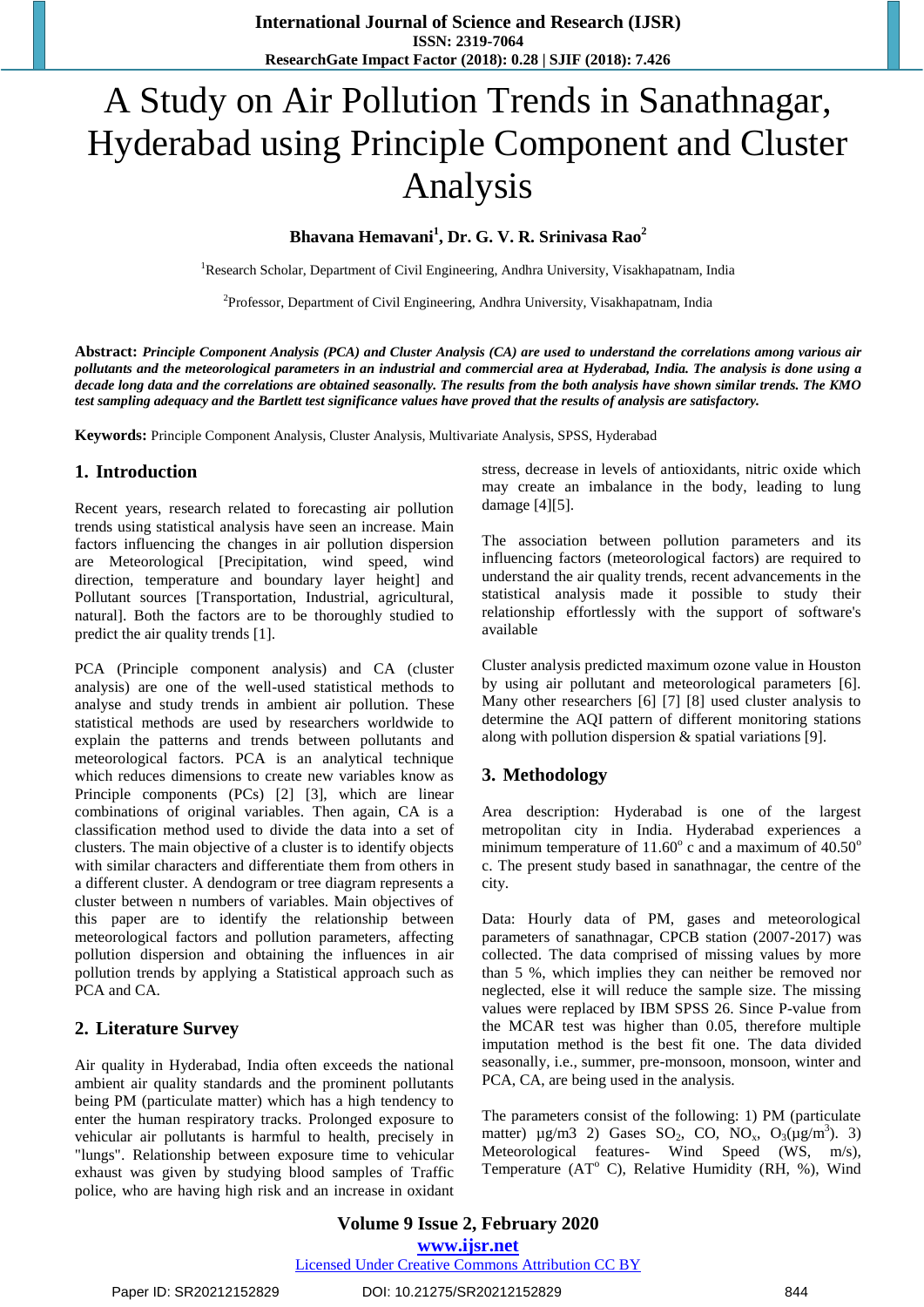direction (deg), Radiation (SR,  $W/m<sup>2</sup>$ ), Barometric Pressure (BP, mmHg).

### **4. Results and Discussions**

**4.1***Principle Component Analysis* for eleven parameters of the data set is conducted to determine the factors influencing the air pollution trends (seasonally) in each cluster produced by cluster analysis. The Output of SPSS 26 for PCA consists of a) Descriptive statistics b) Correlation matrix c) Rotated Component matrix. For all the four seasons KMO test sampling adequacy is found to be higher than 0.5, and Significance from Bartlett's test is lesser then 0.00 which implies the analysis is satisfactory

Summer season – The major influencer is BP mm/Hg with maximum mean=708.93 from descriptive statics. Out of all the parameters in the correlation matrix, SR has the highest correlation with Temperature. The maximum and minimum extracted values were temperature=0.750, respectively  $SO_2$ = 0.230.Total Variance % ranged from 21.905, 20.885, 16.726 for Component 1,2, and 3.The curve flattens between components 3 and 4 (shown in fig : 1). Since component has Eigenvalues less than one, only three components retained. Rotated Component matrix observed that the following parameters (table no-1) overloaded as Principle Components (PC).

**Table 1:** PCs for summer seasons

| Components | Parameters                         |  |
|------------|------------------------------------|--|
|            | WD                                 |  |
|            | Temp, SR                           |  |
|            | Temp, RH, SR, NO <sub>x</sub> , CO |  |

*Pre-monsoon* –Descriptive statics states that BP and PM are most influencing factors with the highest mean. Correlation matrix observed that out of all parameters  $NO<sub>x</sub>$  is Found to be most influencing and having the highest correlation with CO. Communalities analysis gave maximum value as  $O_3=$ 0.898, minimum value WD= 0.368. % Total variance for components 1, 2, 3 respectively is 30.616, 20.133, and 14.275. Eigenvalues- Screen plot (Fig- 2) states that only three PCs retained as the curve flattens at component 3&4. The following table shows the parameters overloaded as PCs.

**Table 2:** PCs for Pre-monsoon

| Components | Parameters                       |  |
|------------|----------------------------------|--|
| PC1        | $NOx$ , CO, SO <sub>2</sub> , PM |  |
|            | SR                               |  |
|            | Temp, WD                         |  |
|            |                                  |  |

*Monsoon-* BP is the most influencing factor with the highest mean of 709.30. Observations from the co-relation matrix, which states that out of all parameters  $NO<sub>x</sub>$  had the highest correlation with CO. The maximum and minimum extracted values are WD=0.914, respectively BP=0.519.Total variance for components 1,2,3,4 & 5 are 28.465, 16.338, 11.781, 11.281, 9.766 respectively. Eigenvalues plotted by scree plot (fig-3) states that curve flattens at component  $5 \& 6$ . The rotated component matrixes overloaded as Principle components are in given in a table form.

| <b>Table 3: PCs for Monsoon</b> |                        |  |
|---------------------------------|------------------------|--|
| Components                      | Parameters             |  |
| PC1                             | SR,BP                  |  |
| PC2                             | $SO_2$ NO <sub>x</sub> |  |
| PC <sub>3</sub>                 | CO, NO,                |  |
| PC <sub>4</sub>                 | Temp                   |  |
| PC5                             |                        |  |

*Winter season*- Parameters having the highest mean are BP (714.966), and PM (115.266) the influencing factors (fig 4).  $NO<sub>x</sub>$  has the highest correlation with CO. The maximum and minimum values of extractions are SR (0.716) and WS (0.494). Total variance varies from 29.757, 20.023, and 11.468 respectively for 1, 2, 3&4 components. Three PCA components were extracted and loaded as PCs.

**Table 4:** PCs for Winter Season

| Components | Parameters |  |
|------------|------------|--|
|            | CO,PM      |  |
|            | $O_3$ , AT |  |
|            |            |  |
|            |            |  |

#### **4.2 Cluster Analysis**

It is a statistical approach for sorting cases, observations, or variables for a set of data. In the present study, Hierarchical Agglomerative Cluster Analysis (HACA) required for analysing the data, output included proximity matrix, agglomerative schedule and a dendogram. The proximity matrix gives the shortest and the longest distance between any two cases. Shortest distance implies the two cases joined in the first cluster, and the longest distance indicating a sudden change (Jump) in coefficient between any two cases. Agglomeration schedule followed by proximity matrix in the output display how HACA progressively clusters the cases or observations. At the end of SPSS output, a dendogram appears and examined from Left to Right. The vertical lines in a Dendogram represent the grouping of clusters and stages. After identifying a set of meaningful subgroup, a final step that can be taken place for further validity is to compare CA to PCA analysis.CA analysis for all the four seasons gave a total of 11 stages, and 10 cases. Summer season (Dendogram fig-5) has two clusters identified as Cluster 1 (CO, WS,  $SO_2$ ,  $O_3$ ,  $NO_x$ , Temp, PM, RH) highly correlated and Cluster 2 (WD, SR, BP) as moderately correlated. The minimum distance among the clusters was for CO –WS (6729.8) forming as stage one in agglomeration table, and maximum length was between CO-BP (612512234.63) seen as the last stage. In Pre-Monsoon (Fig-6)& Monsoon(Fig-7) highly correlated parameters are identified as CO, WS, SO2, AT0 C, RH, O3,  $NO<sub>x</sub>$ , and moderately correlated as PM, WD, SR. The minimum distance in stage one was CO- WS, and maximum CO- BP. Winter season(fig-8) has two clusters, i.e. highly correlated parameters- CO, WS,  $SO_2$ , AT<sup>o</sup>C, RH,  $O_3$  and moderately parameters- PM, WD, SR, NO<sub>x</sub>.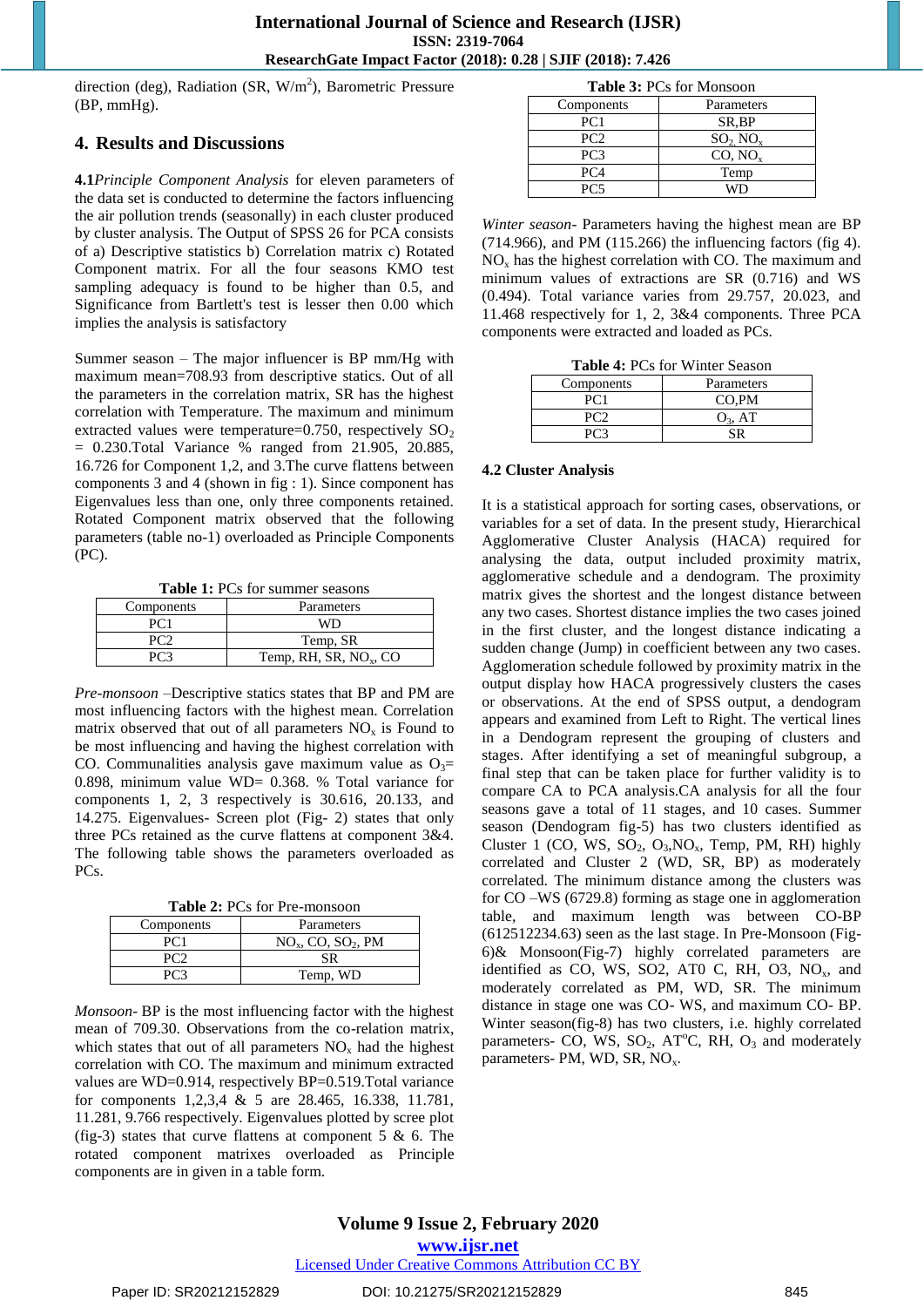#### **5. Figures**

Fig 1 to 4 Scree Plots for Four seasons (PCA)



Fig no 5 to 8 Dendogram (cluster analysis)



# **6. Conclusion**

Assessment of air quality monitoring data of sanathnagar using statistical analysis (PCA & CA) showed a significant influence of meteorological conditions on air pollution. The results from PCA compared with CA showed similar trends. CA showed parameters such as BP, Temp, WD, WS are significant influencers on the pollutants. Gases like  $NO<sub>x</sub>$ highly correlated with CO,  $SO_2$ , and  $O_3$ , and Particulate matter also acts as influencers in all the seasons. Through an analysis of four seasons for a period of 2007-2017 proved the existence of a correlation between PM, Gases, and meteorological factors. Limitations exist in this area of research. Analysis of different terrains for a more extended period would have explained the variations accurately. More factors like Precipitation, Sunlight duration, different types of terrain and geographical locations could have given a more in-depth analysis. An analysis considering the influence of different altitudes on the diffusion of air pollutants from vertical and horizontal directions could have given much better results.

# **References**

- [1] Liu, Chong, Xuguang Wang, and Qingchuan Wang. "Air Pollution Quality Prediction Model Based on Clustering and Multivariate Regression." *EkolojiDergisi* 107 (2019).
- [2] Pandey, Bhanu, Madhoolika Agrawal, and Siddharth Singh. "Assessment of air pollution around coal mining area: emphasizing on spatial distributions, seasonal variations and heavy metals, using cluster and Principle component analysis." *Atmospheric pollution research* 5, no. 1 (2014): 79-86.
- [3] Wang, Shengwei, and Fu Xiao. "AHU sensor fault diagnosis using Principle component analysis method." *Energy and Buildings* 36, no. 2 (2004): 147- 160.
- [4] Suresh, Y., MM Sailaja Devi, V. Manjari, and U. N. Das. "Oxidant stress, antioxidants and nitric oxide in traffic police of Hyderabad, India." *Environmental Pollution* 109, no. 2 (2000): 321-325.
- [5] Gupta, Sharat, Shallu Mittal, Avnish Kumar, and Kamal D. Singh. "Respiratory effects of air pollutants among nonsmoking traffic policemen of Patiala, India." *Lung*

# **Volume 9 Issue 2, February 2020**

**www.ijsr.net**

Licensed Under Creative Commons Attribution CC BY